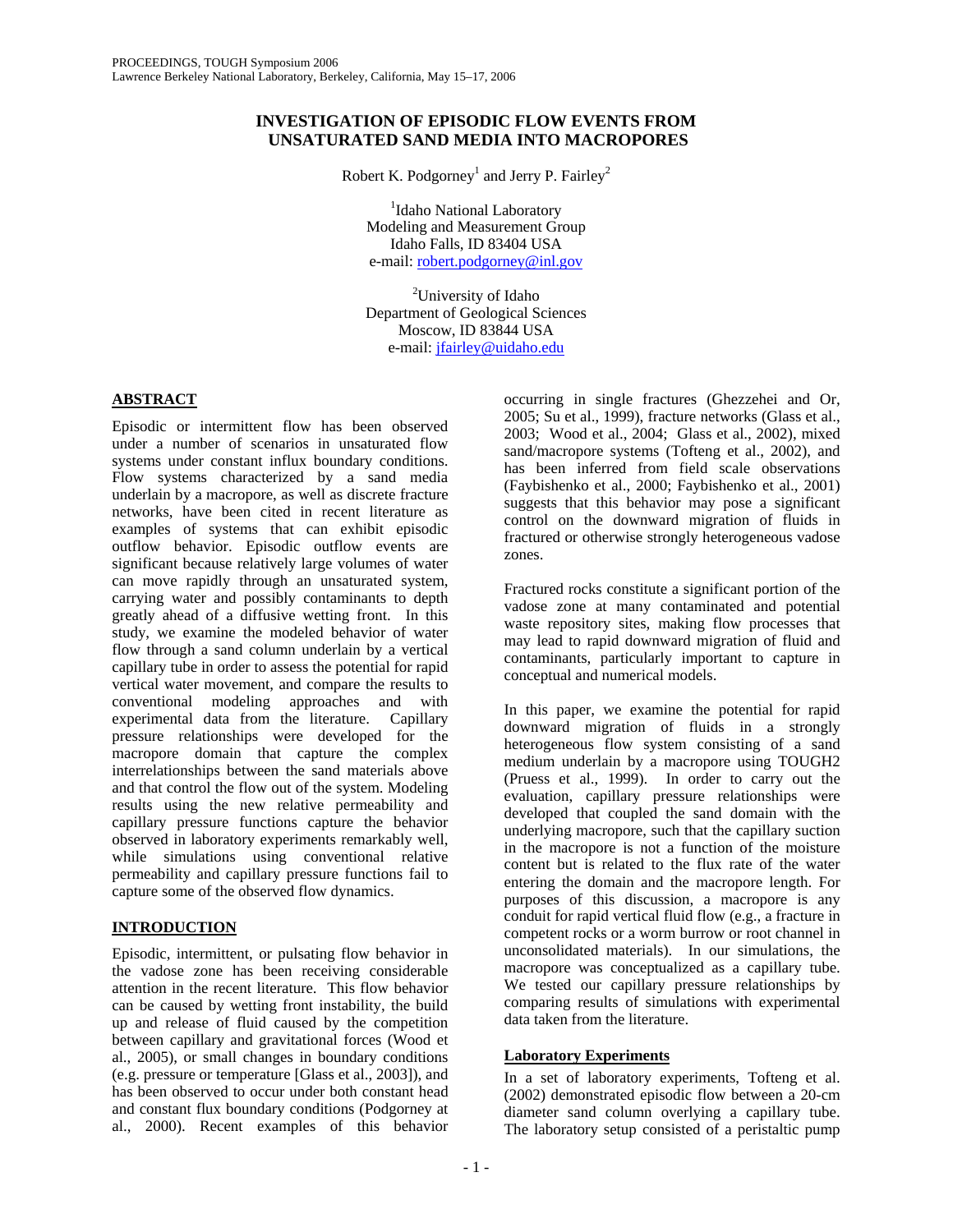providing water at various constant rates to the top of the sand column, a number of tensiometers embedded within the sand, and a scale to track the outflow from the experiments. The experimental setup is shown on Figure 1.



*Figure 1. Experimental setup used for collection of episodic flow datasets, from Tofteng et al. (2002).* 

A number of experiments were conducted using 50 cm long capillary tubes of 3, 4, and 6 mm diameters and influx rates of 1.2, 2.2, 12, and 18.5 mm/hr, with the majority of the experiments using the 3 and 4 mm capillary tubes exhibiting episodic outflow (Figure 2). Data from a 3 mm experiment were used to test the numerical formulation developed for capillary pressure relationships implemented in TOUGH.



*Figure 2. Experimental data from a sand column overlying a 3 mm macropore demonstrating episodic flow behavior, modified from Tofteng et al. (2002).*

### **METHODS**

In order to examine to the dynamics observed in the laboratory experiments with a numerical model, we first simulated the experiment using a conventional approach, analogous to a capillary barrier. The macropore domain was simulated as a high permeability sand media, using a permeability value calculated with the Hagen-Poiseuille law (Bird et al., 1960). The van Genuchten (1980) model was used for relative permeability and capillary pressure functions. Values used for the relative permeability and capillary pressure functions were consistent with those determined experimentally for natural fractures (Reitsma and Kueper, 1994). Parameters for the sand were taken directly from Tofteng et al. (2002) or were calculated from information presented by the authors. This simulation serves as a comparison case for the macropore simulations performed using our function for the macropore capillary pressure. For convenience in the discussion that follows, the comparison simulations will be referred to as *VG simulations* while the simulations using our capillary pressure functions will be referred to as *MP simulations*.

For the MP simulations, the properties for the sand were identical to those used for the VG simulations described above. The macropore domain was treated in a semi-analytical fashion, with all flow leaving the sand domain entering a boundary element whose relative permeability was envisioned as a step function controlled by the capillary pressure in the sand domain. The relative permeability can be considered to be zero (0) until the matrix was sufficiently saturated to overcome the air-entry pressure of the macropore, at which time the relative permeability changes to one (1) allowing flow from the sand domain. For the MP simulations, this change was implemented manually.

The capillary pressure of the initially dry macropore was calculated from Laplace's equation (Selker et al., 1999) and the radius of the capillary tube used in the experiment. Once flow was initiated into the macropore domain, the capillary pressure of the macropore/capillary tube was adjusted by tracking the cumulative flux entering the macropore and calculating the equivalent length of a water filled column in the capillary tube. In this way, the moisture content of the macropore was also conceptualized as a step function, similar to that of the relative permeability. The macropore was at full saturation behind the wetting front and completely dry in advance of the wetting front. The length of the saturated macropore is equated to the pressure of a hanging water column of that equivalent length, which is then added to the initial capillary pressure value in the macropore domain. Thus, the capillary pressure in the macropore is related to the flow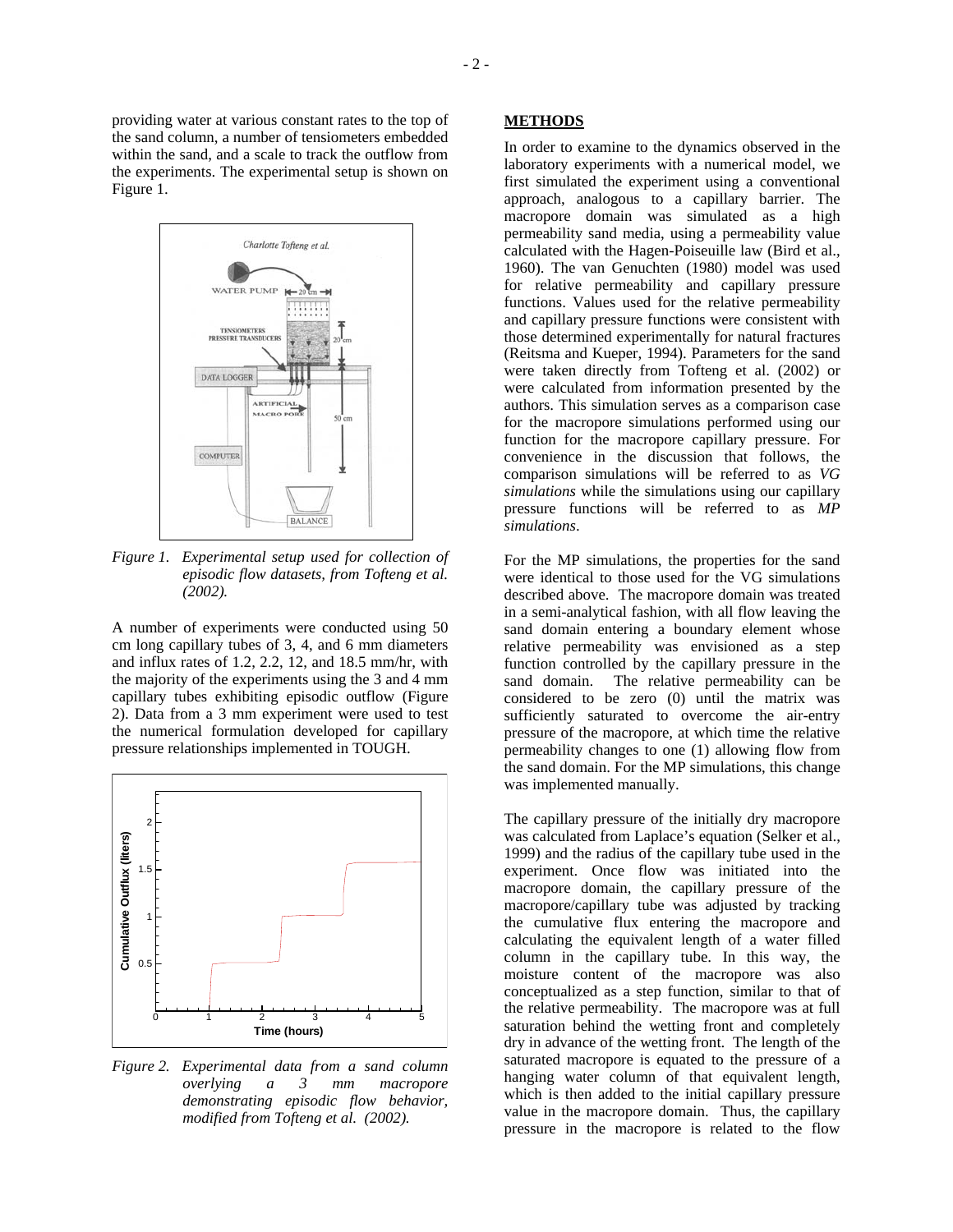the macropore domain itself. The maximum capillary pressure allowed in the macropore domain was controlled by specifying the length of the capillary tube used in the experiments. For the 3 mm capillary tube the minimum capillary pressure was approximately -5000 Pa.

Table 1 summarizes a number of the initial material properties used in the simulations.

*Table 1. Selected material properties used in the macropore simulations.* 

| Data Type               | Sand                  | Macropore.           |
|-------------------------|-----------------------|----------------------|
| Permeability $(m2)$     | $2.0 \times 10^{-11}$ | $2.8 \times 10^{-7}$ |
| Air Entry Pressure (Pa) | 2942                  | 97                   |
| Porosity $(-)$          | .42                   | .95                  |

### **RESULTS AND DISCUSSION**

The results of the simulations showed some marked differences between the VG case and the MP simulations. In general, the MP simulation was in general agreement with the laboratory data with only minor modifications to the sand domain permeability values, which were increased in the horizontal directions by approximately one order of magnitude. All other parameters were unchanged in the simulations. The VG simulation was re-run using the updated permeability field from the macropore simulations to ensure consistency between the simulations.

In the sections that follow, a comparison of the time for macropore flow to begin, as well as the capillary pressures in the sand domain, will be made. The macropore capillary pressures will be presented for the time period after flow was initiated. The velocity of the flow in the macropore will also be discussed.

It should be noted that no attempts were made to refine and calibrate the VG simulation to the experimental data, as the VG simulation was strictly for comparison purposes.

### **Time to Flow Initiation**

Figure 3 shows the simulated cumulative flux into the macropore domain for both the MP and the VG simulations. As one can see on the figure, flow began to enter the macropore domain much earlier in the VG simulation  $(-1.2 \times 10^3 \text{ seconds})$  than in the MP simulation  $(2.18 \times 10^4 \text{ seconds})$ . In both cases, the cumulative flux of approximately 0.5 liters was similar, with the MP simulation discharging slightly more water. The total simulation time was approximately  $2.2 \times 10^4$  s.



*Figure 3. Comparison of the capillary barrier type (VG) and the macropore (MP) simulation cumulative outflux results.* 

Figure 4 compares the capillary pressure at the bottom of the matrix domain 2.5-cm away from the connection to the macropore element. Both simulations started with initial conditions of a gravity-capillary equilibrated moisture content of 10% and an influx rate of 12.0 mm/hr, uniformly distributed over the entire top of the domain. The wetting front arrived at the bottom slightly sooner in the MP simulation, but both simulation cases returned a similar trend through early and mid simulation times. As the simulations progressed past approximately  $1.5 \times 10^4$  seconds, the capillary pressure in the MP simulation begins to increase above the capillary pressure in the VG simulation, until a value exceeding the air entry pressure in the macropore domain is reached at  $2.18 \times 10^4$  seconds, and flow is then allowed to exit the sand domain. In contrast, the capillary pressure in the VG simulation stays relatively constant past  $1.5 \times 10^4$  seconds, indicating a small continuous flux out the bottom of the sand domain.



*Figure 4. Matrix capillary pressure comparison of the capillary barrier type (VG) and the macropore (MP) simulations. Pressure is presented for a location 2.5 cm away from the macropore location at the bottom of the sand domain.* 

### **Capillary Pressure Relationships and Flow Velocities**

Comparisons of the capillary pressure behavior and flow velocities in the macropores in the two simulation cases during the period of active flow to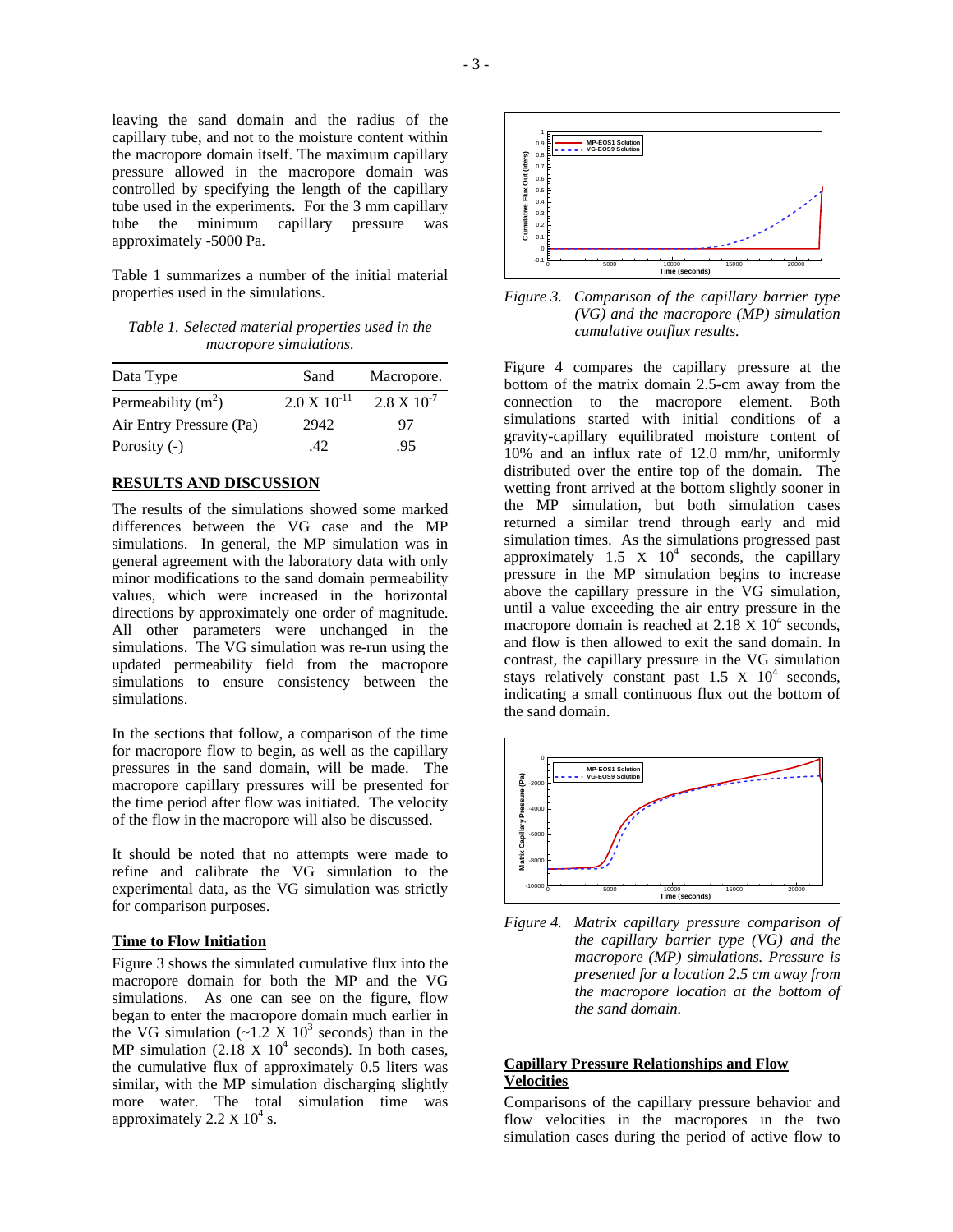the macropore (Figures 5 and 6, respectively) clearly demonstrate the differences between the two approaches. Figure 4 presents the capillary pressure and flow velocity for  $1.0 \times 10^4$  seconds of drainage into the macropore for the VG simulation (actual total simulation times are 1.2 X  $10^4$  to 2.2 X  $10^4$ seconds). As can be seen on the figure, both the velocity and capillary pressure vary in a smooth fashion, exhibiting an increasing trend with time.



*Figure 5. Macropore capillary pressures and flow velocity in the VG simulation.* 

In the MP simulation (Figure 6), the capillary pressure rapidly decreases as flow enters the macropore. As the macropore fills with water, the capillary pressure drops from -97 Pa at flow initiation to ~-5000 Pa when flow reaches the bottom of the macropore. The time to fill the macropore and reduce the capillary pressure is approximately 2 seconds. After this time, the capillary pressure is maintained at  $\sim$ -5000 Pa for the remainder of the drainage period. The flow velocity in the macropore reaches a maximum of approximately 0.75 m/s when the capillary pressure first reaches its minimum value, and then decreases as the matrix above drains out and the hydraulic gradient lessens. Shown on Figure 5 is the first 10 seconds of drainage in to the macropore (actual total simulation time presented begins at  $2.18 \times 10^4$  seconds). A total of only 210 seconds were required to drain out an equivalent amount of water that drained in  $1 \times 10^4$  seconds in the VG simulations.



*Figure 6. Macropore capillary pressures and flow velocity in the MP simulation.* 

## **Cumulative Flux Comparisons**

The simulated outflow in the MP simulation captured the experimental outflow behavior quite well, as shown on Figure 7. The cumulative flux from one episodic outflow event in the laboratory experiment totaled approximately 0.46 liters in 210 seconds, at which time flow stopped. The simulated outflux captured the overall behavior of the experimental data, while not exactly matching the shape of the experimental curve. In the MP simulation, the outflux continued past the time the flow in the experiment ceased. The saturation in the sand above the macropore remained relatively high, and the capillary pressure did not decrease to the air entry pressure of the sand, the point we originally deemed would be the point of flow cessation.

Results from the VG simulation are also shown on Figure 7. As the flux exiting over a much larger time interval in the simulation, the cumulative flux was only on the order of  $6 \times 10^{-4}$  liters in the 250 seconds plotted on Figure 6.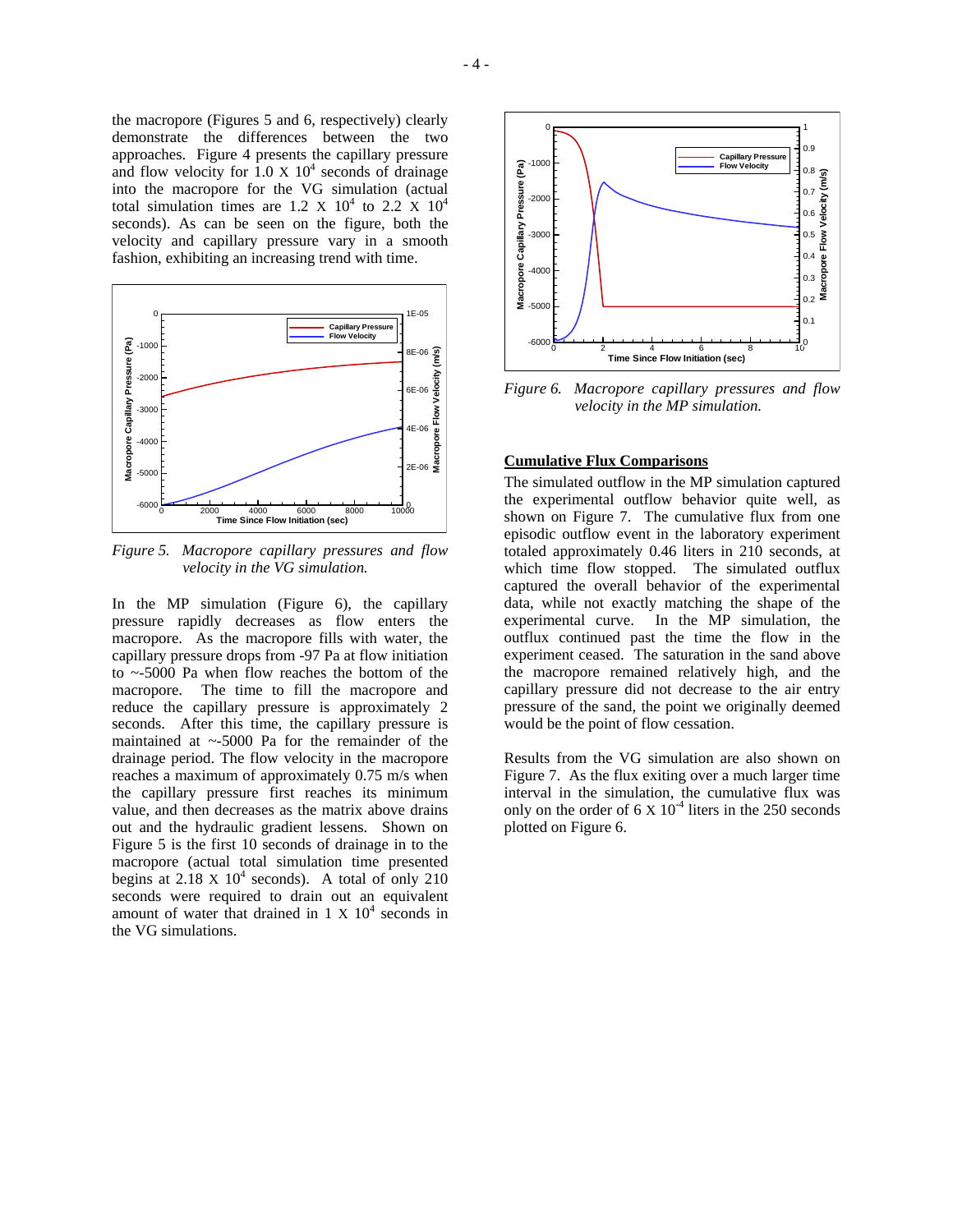

*Figure 7. Comparison of the experimentally measured outflux and the outflux simulated with the VG and MP models.* 

### **CONCLUSIONS**

A capillary pressure relationship was developed for flow from a sand media overlying a macropore, represented as a capillary tube. The capillary pressure relationship was coded into the TOUGH2 simulation code (Pruess et al., 1999) and tested against experimental data and compared to simulation results obtained using the van Genuchten (1990) capillary pressure relationship.

Simulations using the macropore capillary pressure function matched the experimental data quite well, and were in general agreement for both flux and capillary pressures. Of particular importance is the time for the flux to exit the sand media into the macropore. In the MP simulations, this time was on the order of 200 seconds, while the VG simulations required nearly 1 X  $10^4$  seconds to discharge the same volume of water.

The velocity of the water moving through the macropore domain reached a maximum of nearly 0.7 m/s in the MP simulation, a value several of orders of magnitude higher than that calculated for the VG simulation. The rapid downward movement of water in the MP simulation better represents the experimental data, and provides an improved methodology to describe and predict wetting front advance in the vadose zone. The MP simulation, in the described case study, predicted the arrival of the wetting front more rapidly than current model predictions.

#### **REFERENCES**

Bird, R.B., W.E. Stewart, and E.N. Lightfoot. *Transport Phenomena*, John Wiley and Sons, New York, 780 p., 1960.

Faybishenko, B., C. Doughty, M. Steiger, J.C.S. Long, T.R. Wood, J. Jacobsen, J. Lore and P. Zawislanski, Conceptual Model of the Geometry and Physics of Fluid Flow and Chemical Transport in Unsaturated Fractured Basalt: Box Canyon Site, Idaho, *Water Resources Research*, 37(12). pp. 3499- 3522. 2000.

Faybishenko, B., P.A. Witherspoon, C. Doughty, J.T. Geller, T.R. Wood, and R.K. Podgorney. Multi-Scale Investigations of Liquid Flow in a Fractured Basalt Vadose Zone, *in* Flow and Transport Through Unsaturated Fractured Rock, D.D. Evans, T.J. Nicholson, and T.C. Rasmussen, editors, Geophysical Monograph 42, 2<sup>nd</sup> ed., American Geophysical Union pp. 161-182. 2001.

Ghezzehei, T.A. and D. Or. Liquid fragmentation and intermittent flow regimes in unsaturated fractured media, *Water Resources Research*, 41(W12406). 2005.

Glass, R. J., M. J. Nicholl, H. Rajaram, T. R. Wood, Unsaturated Flow through Fracture Networks: Evolution of Liquid Phase Structure, Dynamics, and the Critical Importance of Fracture Intersections, *Water Resources Research,* 39(12) No. 1352, 2003

Glass, R. J., M. J. Nicholl, S. E. Pringle, and T. R. Wood, Unsaturated Flow through a Fracture–Matrix Network: Dynamic Preferential Pathways in Mesoscale Laboratory Experiments, *Water Resources Research*, 38(12), p. 1281, 2002.

Podgorney, R.K., T.R. Wood, B.A. Faybishenko, and T.M. Stoops. Unstable Infiltration into Variably Saturated Fractured Basalt on a 1-Meter Field Scale. *in* Dynamics of Fluids in Fractured Rocks: Concepts and Recent Advances, Geophysical Monograph 122, American Geophysical Union. 2000.

Pruess, K., C. Oldenburg, and G. Moridis, *TOUGH2 User's Guide, Version 2.0*, Report LBNL-43134, Lawrence Berkeley National Laboratory, Berkeley, Calif., 1999

Reitsma, S. and B.H. Kueper. Laboratory<br>measurement of capillary pressure-saturation measurement of capillary pressure-saturation relationships in a rock fracture, *Water Resources Research* 30(4) pp. 865-878. 1994.

Selker, J.S., C.K. Keller, and J.T. McCord. *Vadose zone processes*, Lewis, New York, 339 p., 1999.